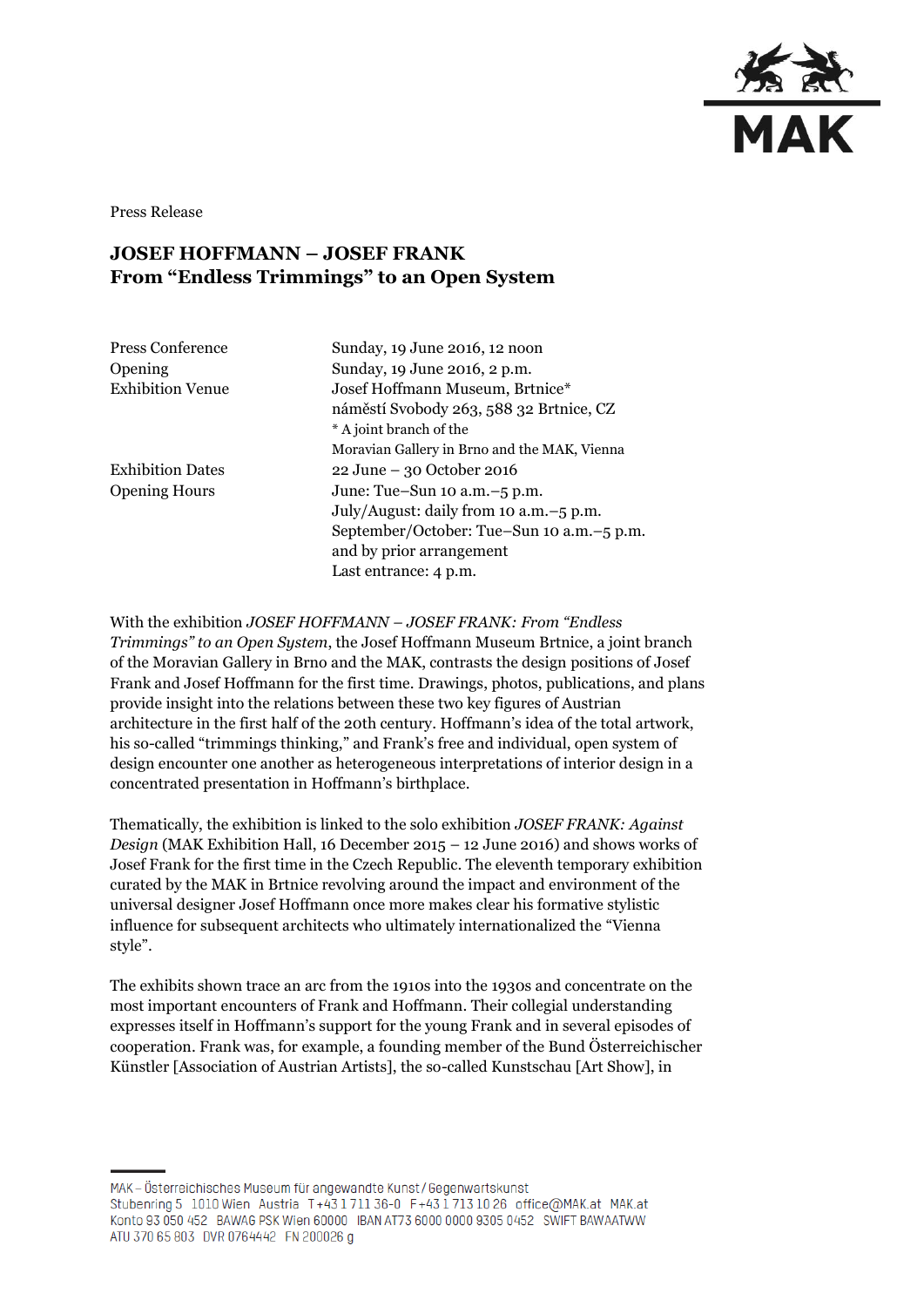

which Josef Hoffmann assumed the lead role, and he frequently worked on projects of Josef Hoffmann and the Wiener Werkstätte until 1920. His work was linked in a variety of ways to that of Josef Hoffmann until Josef Frank's emigration to Sweden in 1933.

Photos and designs by Hoffmann and his fellow campaigner Frank from the years 1913 and 1914 for the Skywa-Primavesi lodge in the 13th municipal district of Vienna can be seen, as can plans for the construction of the Vienna Werkbundsiedlung from the year 1932. Hoffmann and Frank had already worked together two years prior to this cooperation for the *German Werkbund Exhibition*. There were other encounters at the Vienna School of Arts and Crafts, where they taught at the same time. While Hoffmann was active as of 1899 as professor for architecture, Frank taught the subject of structural design until 1926 as the successor of Heinrich Tessenow.

The older Josef Hoffmann also remained committed to the "trimmings thinking" propagated by himself and the Wiener Werkstätte after 1920. Frank, on the other hand, alongside other teachers at institutions like the Vienna School of Arts and Crafts, the Academy of Fine Arts Vienna and the Vienna University of Technology, became a pronounced pioneer. Following the end of the First World War, this young generation was able to develop a new approach and effect the dissolution of Hoffmann's severe style.

Characterized by a general spirit of optimism, these ambitious architects approached their designing tasks more freely and allowed themselves to be inspired to eclectic compositions by elements of the Arts and Crafts Movement, the Italian Renaissance, and folkloric ornaments. In contrast to their predecessors, they no longer subordinated their influences to a guiding style, but instead coordinated these as a team and in accordance with shared maxims of design. White walls, seemingly light furniture forms, and a pleasure in ornamental detail were among their design principles. With these liberal approaches, the architecture avant garde oriented itself toward the "democratic" way of living and design of Adolf Loos, who had already said in 1898 that one had to "live in" a room the way one had to play in a precious instrument.

The exhibits of the exhibition *JOSEF HOFFMANN – JOSEF FRANK: From "Endless Trimmings" to an Open System* flow both spatially and thematically into the permanent exhibition *JOSEF HOFFMANN: Inspirations*, which has been tracing the artistic inspirations of Hoffmann at his place of birth in Brtnice with objects and designs since 2009.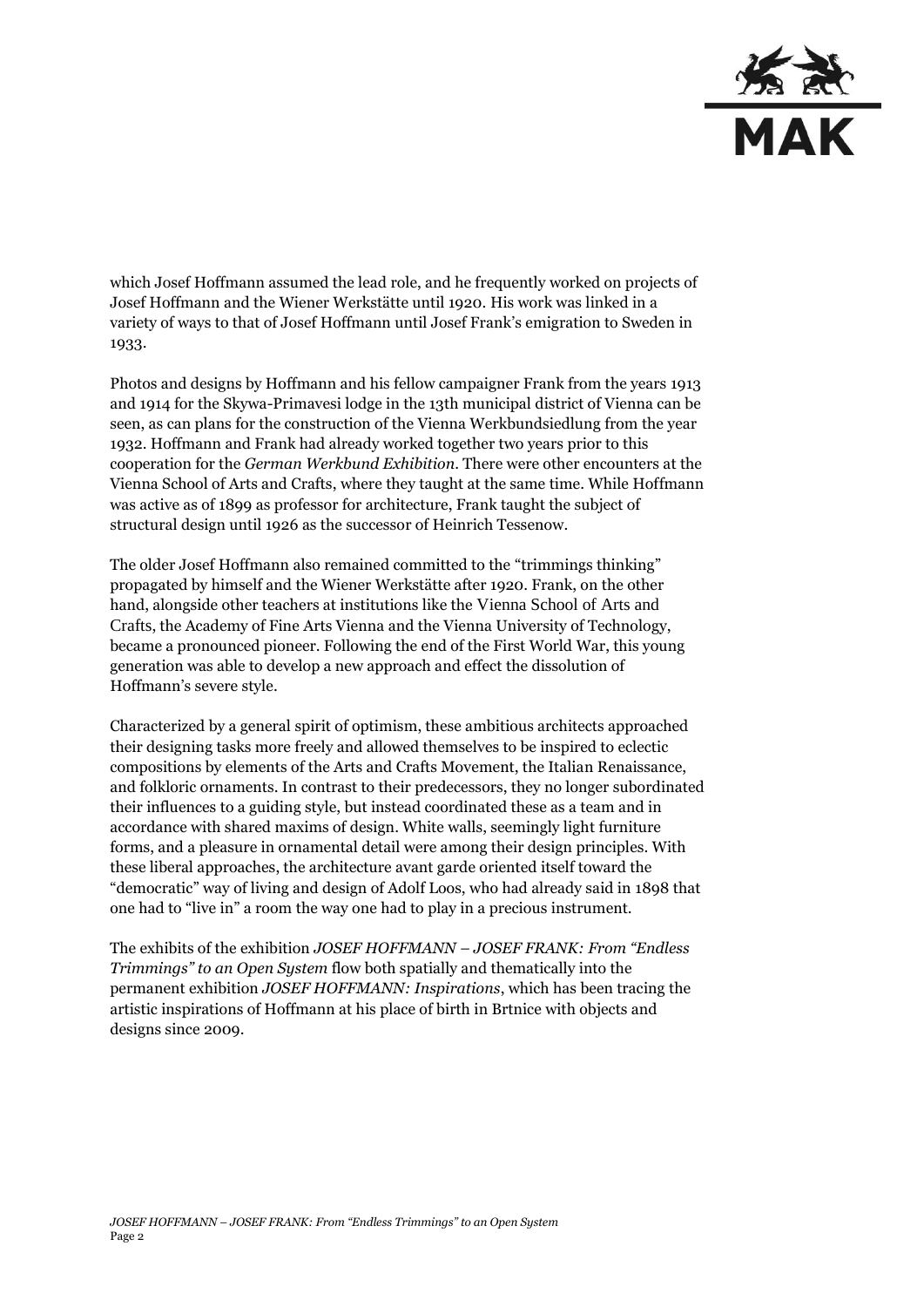

## **Josef Hoffmann Museum, Brtnice**

Josef Hoffmann redesigned his Baroque childhood home in Brtnice in 1907 in accordance with the principles of the Wiener Werkstätte. The MAK was alreadypresent in Brtnice in 1992 with the exhibition *The Baroque Hoffmann*. Since 2006, the house has been jointly run by the MAK and the Moravian Gallery in Brno as the Josef Hoffmann Museum. The following exhibitions have been realized to date in the context of this cooperation: *JOSEF HOFFMANN. An Endless Process* (2005), *JOSEF HOFFMANN – CARLO SCARPA: On the Sublime in Architecture* (2006), *JOSEF HOFFMANN – ADOLF LOOS: Ornament and Tradition* (2007), *JOSEF HOFFMANN – DONALD JUDD: Hypothesis* (2008), the permanent exhibition *JOSEF HOFFMANN: Inspirations* (2009), *REWRITING THE SPACE: Dorit Margreiter/Josef Hoffmann* (2010), *JOSEF HOFFMANN – OSWALD OBERHUBER: Total Design and Drafts* (2011), *JOSEF HOFFMANN/STANISLAV KOLÍBAL: Plane – Line – Space* (2012), *JOSEF HOFFMANN – FREDERICK KIESLER: Contemporary Art Applied* (2013), and most recently *COLLEGIALITY AND CONTROVERSY. Josef Hoffmann and the Architects of Moravian Modernism from the Wagner School in Vienna* (2014), and finally *THE PRIVATE JOSEF HOFFMANN: Apartment Tours* (2015).

Press documents and photos for the exhibition are available for download at MAK.at/en/press.



## JOSEF MORAVSKÁ<br>HOFF GALERIE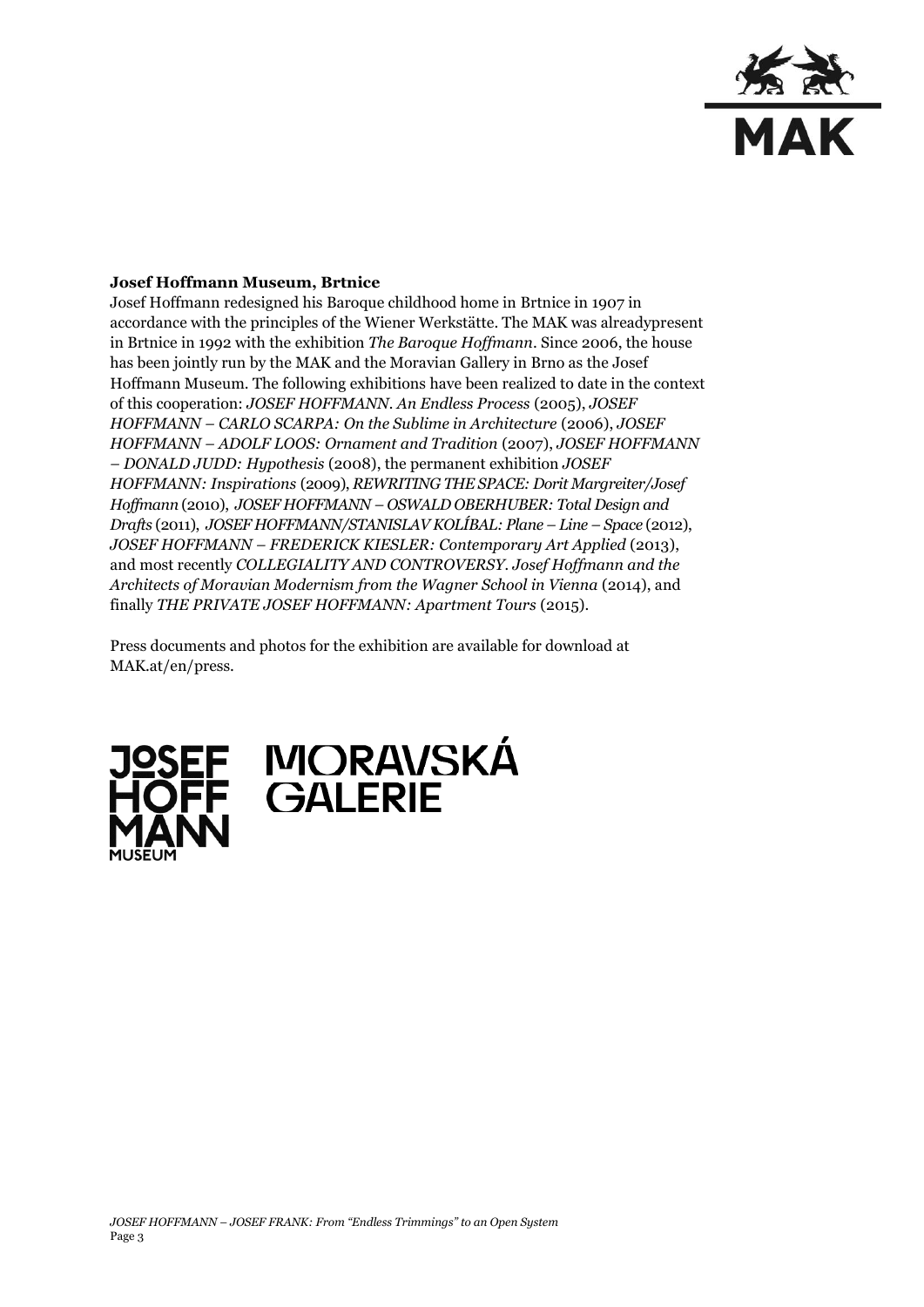

Press Data Sheet

## **JOSEF HOFFMANN – JOSEF FRANK From "Endless Trimmings" to an Open System**

| Press Conference        | Sunday, 19 June 2016, 12 noon                                     |
|-------------------------|-------------------------------------------------------------------|
| Opening                 | Sunday, 19 June 2016, 2 p.m.                                      |
| <b>Exhibition Venue</b> | Josef Hoffmann Museum, Brtnice*                                   |
|                         | náměstí Svobody 263, 588 32 Brtnice, CZ                           |
|                         | * A joint branch of the                                           |
|                         | Moravian Gallery in Brno and the MAK, Vienna                      |
| <b>Exhibition Dates</b> | 22 June - 30 October 2016                                         |
| <b>Opening Hours</b>    | June: Tue-Sun 10 a.m.-5 p.m.                                      |
|                         | July/August: daily from 10 a.m. -5 p.m.                           |
|                         | September/October: Tue-Sun 10 a.m.-5 p.m.                         |
|                         | and by prior arrangement                                          |
|                         | Last entrance: 4 p.m.                                             |
| Curators                | Rainald Franz, Curator, MAK Glass and Ceramics                    |
|                         | Collection                                                        |
|                         | Rostislav Koryčánek, Curator, Moravian Gallery Brno               |
| <b>MAK on TOUR</b>      | MAK on TOUR invites you to a visitor excursion to                 |
|                         | Brtnice on Sunday, 19 June 2016:                                  |
|                         | Shuttle bus Vienna-Brtnice and back,                              |
|                         | departure from MAK 8:30 a.m., return to MAK                       |
|                         | approx. 6 p.m., price $\epsilon$ 40 (including travel, exhibition |
|                         | opening and guided tour through the Josef Hoffmann                |
|                         | Museum, Brtnice)                                                  |
|                         | Information and registration at                                   |
|                         | T +43 1 711 36-231 or marketing@MAK.at,                           |
|                         | Details at MAK.at/MAKonTOUR                                       |
|                         | The Moravian Gallery in Brno invites you to a visit to            |
|                         | Brtnice on Sunday, 19 June 2016: shuttle bus Brno-                |
|                         | Brtnice and return, departure at 12 p.m. from the                 |
|                         | Museum of Applied Arts, Brno, Husova-Str. 14, return              |

to the Museum of Applied Arts at ca. 5:30 p.m., price: